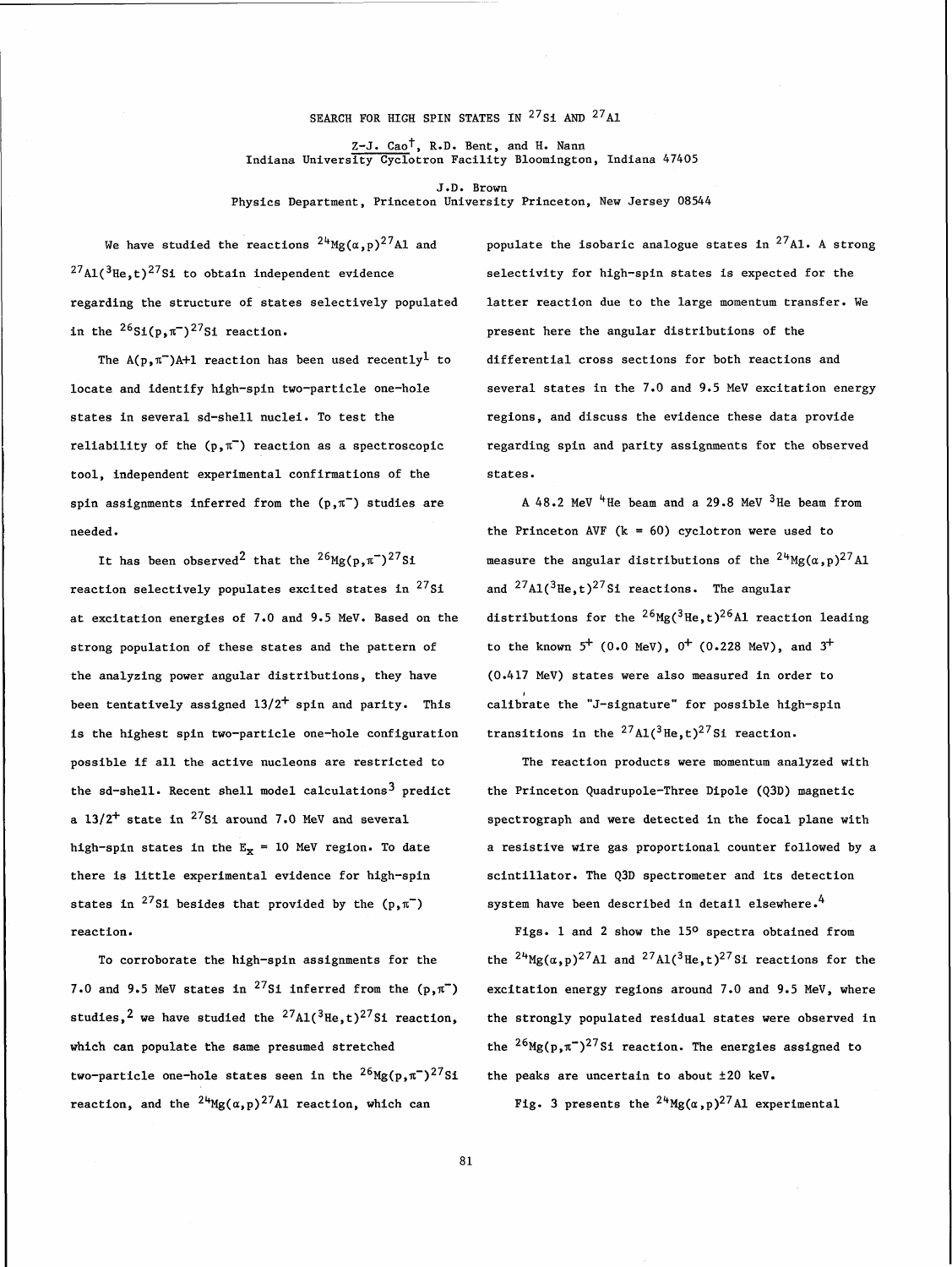differential cross sections for states of interest together with zero-range DWBA calculations for different L-transfers. The results for the  $^{27}$ A1(<sup>3</sup>He,t)<sup>27</sup>Si reaction are shown in Fig. 4.

Two approaches were used to assign spins and parities to states of interest: comparisons of the angular distributions with Distorted Wave Born Approximation (DWBA) calculations, and empirical comparisons of the distributions with those for states of known spin and parity. We used the first method to assign spins and parities to states formed in the



 $^{24}$ Mg( $(\alpha, p)$ <sup>27</sup>Al reaction, since no suitable empirical angular distributions could be found, while the second method was applied to the  $^{27}$ Al(<sup>3</sup>He,t)<sup>27</sup>Si reaction.

Zero-range DWBA calculations for the  $24^{}$ Mg( $\alpha$ , p)<sup>27</sup>Al reaction at **48.2** MeV bombarding energy were carried out



 $\overline{T}_{\alpha}$  = 48.2 MeV and  $\theta_p$  = 15° in two excitation energy<br>regions: 6.0 - 8.5 MeV (a) and 8.5 - 10.5 MeV (b). The regions: 6.0 -7.5 MeV (a) and 8.5 -10.0 MeV (b)

Figure 2. Spectra from the  $^{27}$ A1(<sup>3</sup>He, t)<sup>27</sup>Si reaction Figure 1. **Example 24. 1.**  $\frac{1}{2}$  reaction at a bombarding energy of 29.8 MeV and the laboratory scattering angle of 15<sup>o</sup> in two excitation energy regions:  $6.0 - 7.5$  MeV (a) and  $8.5 - 10.0$  MeV (b).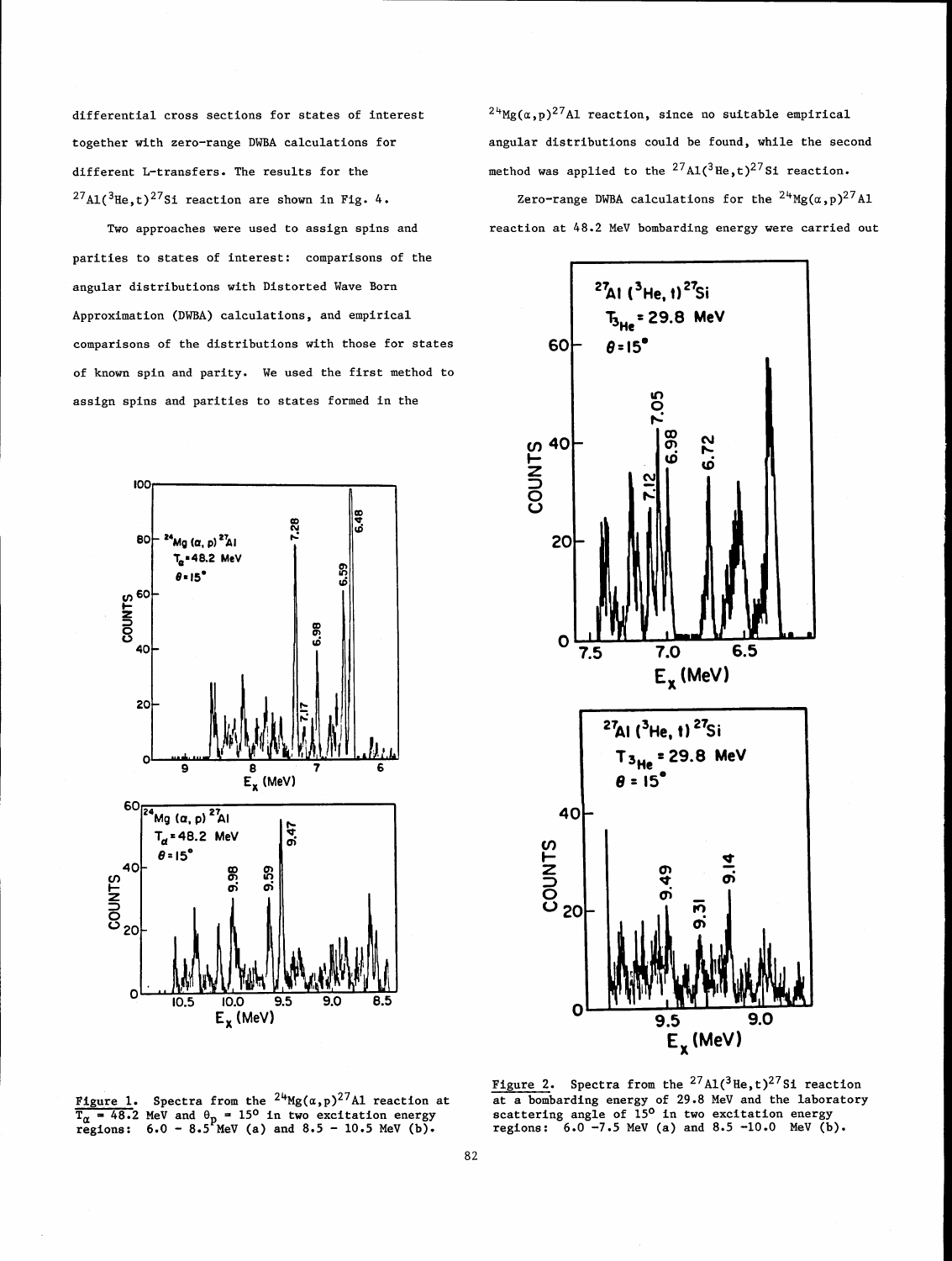

Figure 3. Cross section angular distributions for the peaks strongly populated around excitation energies of 7.0 and 9.5 MeV in the  $24_{\text{Mg}}(\alpha, p)^{27}$ Al reaction at a bombarding energy of 48.2 MeV. The curves are from zero-range DWBA calculations assuming cluster orbital angular momentum transfers  $L = 2$ , 4, and 6.

using the computer code DWUCK4<sup>5</sup>. A cluster (triton) transfer to the sd-shell was assumed to form the same stretched state as that seen in the  $(p,\pi^-)$  reaction. According to this assumption, the possible angular momentum transfers in this reaction are  $L = 0$ , 2, 4, or 6. We are interested particularly in the  $L = 6$ transition, since a high-spin  $(13/2^+)$  state requires

this L-transfer. The depth of the bound state well was adjusted to fit the cluster (triton) binding energy in the residual  $^{27}$ Al nucleus, and the geometry parameters (radius and diffuseness) are those for a triton in  $24^{4}$ Mg at the appropriate energy.

The parameters of the optical potential were taken from Ref. 6, namely:

 $V = 100$  MeV,  $r_0 = 1.47$  fm,  $a_0 = 0.58$  fm;  $W_V = 27.6 \text{ MeV}$ ,  $r_w = 1.6 \text{ fm}$ ,  $a_w = 0.47 \text{ fm}$ ; and  $r_c = 1.3$  fm, for the entrance channel; and

 $V = 39.7 \text{ MeV}, \quad r_0 = 1.18 \text{ fm}, \quad a_0 = 0.7 \text{ fm},$  $W_V = 7.04 \text{ MeV}, \quad r_w = 1.4 \text{ fm}, \quad a_w = 0.7 \text{ fm},$  $V_{SO} = 7.5 \text{ MeV}$ ,  $r_{SO} = 1.18 \text{ fm}$ ,  $a_{SO} = 0.7 \text{ fm}$ , and  $r_c = 1.2$  fm, for the exit channel.

The shapes of the angular distributions obtained from the DWBA calculations with  $L = 2$ , 4, and 6 shown in Fig. 3 are distinctively different from each other and are determined mainly by the L-value, so the DWBA calculations can be used to assign spins to the states of interest in  $^{27}$ Al.

Satisfactory fits to the cross section angular distributions for the known<sup>7</sup> 6.48 MeV ( $11/2^+$ ) and 7.17 MeV (9/2<sup>+</sup>) states in <sup>27</sup>A1 were achieved with L = 6 and  $L = 4$ , respectively. An  $L = 6$  transition can form a final state of  $11/2^+$ , while L = 4 leads to a  $9/2^+$  final state. The same optical model parameters therefore can be used with some confidence for the other strongly excited peaks around 7.0 and 9.5 MeV excitation energies.

We see in Fig. 3 that DWBA calculations with  $L = 6$ reproduce the 6.98 and 9.59 MeV cross section angular distributions quite well. Thus, the 6.98 and 9.59 MeV states can be considered candidates for a **13/2+** spin and parity assignment.

The  $(^3$ He,t) reaction can be used for spin determinations because of the distinctive shapes of the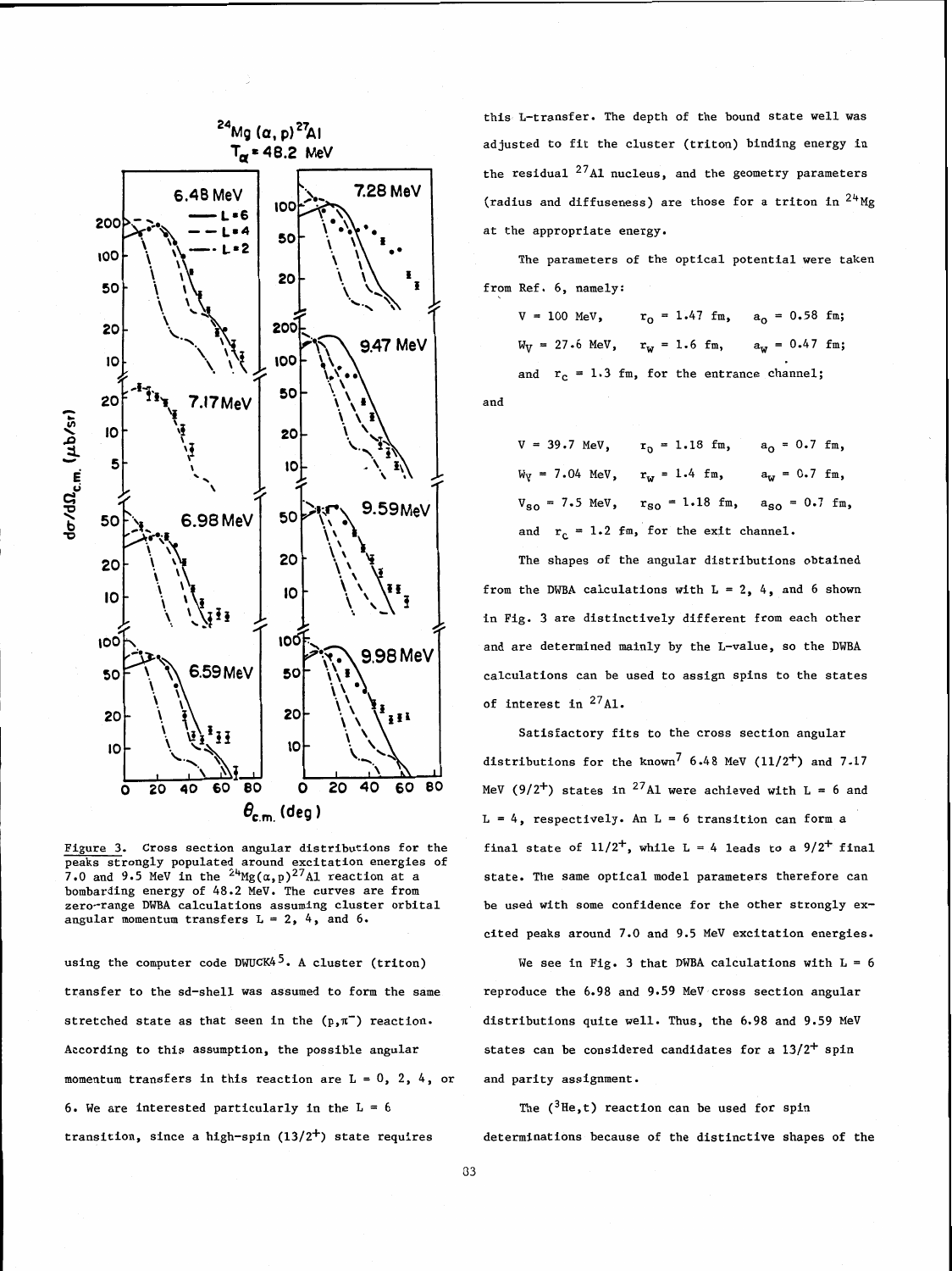

Figure 4. Comparisons of the observed (<sup>3</sup>He,t) angular distribution for states of <sup>2/</sup>Si around excitation energies<br>of 7.0 and 9.5 MeV (bottom) with those for known states of J<sup>π</sup> = 0<sup>+</sup>, 2<sup>+</sup>, 3<sup>+</sup>, and 5<sup>+</sup> in <sup>26</sup>Al ( factors indicated in the figure.

angular distributions for transitions to states of empirical calibration of the shape "signatures" for different J and the striking stability of the shapes  $L = 0, 2, 2+4$ , and 4 transitions. The  $5^+$  state is for transitions to states of the same J in a variety of nuclei over a wide range of bombarding energies.  $8-10$ 

Angular distributions of the differential cross sections for transitions to the  $0^+$  (0.228 MeV),  $3^+$  $(0.417 \text{ MeV})$ , and  $5^{+}$   $(0.0 \text{ MeV})$  final states in the  $^{26}$ Mg(<sup>3</sup>He,t)<sup>26</sup>A1 reaction obtained at 29.7 MeV bombarding energy in the present work are shown at the top of Figs. 4(a), **(c)** and (d), respectively. The angular distribution for the transition to the  $2^+$  $(1.759 \text{ MeV})$  state obtained<sup>11</sup> at 74.0 MeV bombarding energy is shown at the top of Fig. 4(b). These transitions to final states of known J are used for

reached by an L=4 transition if only nucleons from sd-shell orbitals are involved in the reaction. We are interested in this transition because the high spin (13/2<sup>+</sup>) state in <sup>27</sup>Si populated in the <sup>27</sup>A1(<sup>3</sup>He,t)<sup>27</sup>Si reaction requires an  $L = 4$  transition.

Empirical spin and parity determinations for states of interest around 7.0 and 9.5 MeV excitation energies were made through the use of Fig. 4. The states are grouped according to the similarities of their angular distributions to those for transitions to the known lowest  $0^+$ ,  $2^+$ ,  $3^+$ , and  $5^+$  states of  $2^6$ Al in the  $^{26}$ Mg( $^{3}$ He,t)<sup>26</sup>A1 reaction, shown at the top of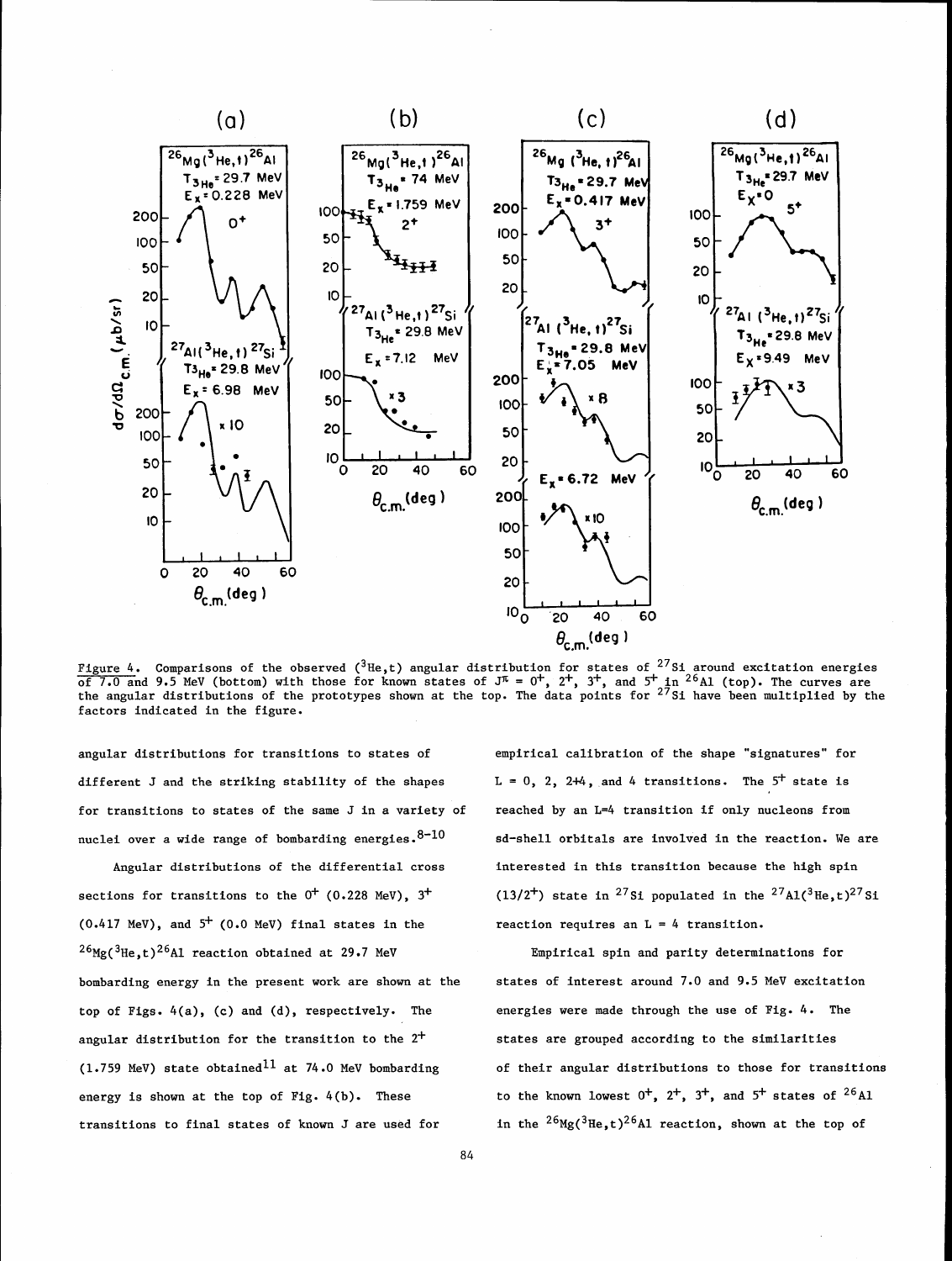each figure. Smooth curves drawn through these "prototype" angular distributions are superimposed on the data for the states of unknown spin at the bottom of Fig. 4.

We find no evidence from the  $27_k$  <sup>3</sup>He, t)<sup>27</sup>Si reaction for a high-spin (13/2<sup>+</sup>) stat in <sup>27</sup>Si near 7.0 MeV excitation energy. The angular distribution for the 9.49 MeV state of  $27s$ i is the only one that is similar to that for the ground state (5<sup>+</sup>) of  $2^{(\ell)}$  Al. Hence, the 9.49 MeV state is the only candidate for a possible 13/2<sup>+</sup> spin and parity assignment. Ho at r, since only forward angle data were taken for this state, the evidence for this assignment is weak. The high level density in this region of excitation energy together with the absence of any selectivity of the  $(^3\text{He}, t)$ reaction for high-spin states (because of the relatively low momentum transfer) make it difficult to pick out the high-spin states of interest using the  $({}^{3}He, t)$  reaction.

A high spin  $(13/2^+)$  assignment for the 9.49 MeV state in  $27s$ i agrees with the result of the DWBA calculation for the analogue 9.59 MeV state in  $^{27}$ Al and is also supported by  $^{27}$ Al( $^{3}$ He,t)<sup>27</sup>Si data<sup>12</sup> taken at a bombarding energy of 65.0 MeV at the Indiana University Cyclotron Facility. Spectra from that experiment are shown in Fig. 5. The peak at  $Ex = 9.5$  MeV is the only one with a larger yield at 20' than at 12'. It has been shown<sup>11</sup> for the <sup>26</sup>Mg(<sup>3</sup>He,t)<sup>26</sup>A1 reaction at 74 MeV bombarding energy, that peaking of the differential cross section near 20° is a unique signature of a  $J^{\pi}$  = 5' transition to a high-spin state.

In summary, to provide supporting evidence for the high-spin  $(13/2^+)$  assignments to the 7.0 and 9.5 MeV states in  $^{27}$ Si inferred from studies<sup>2</sup> of the  $^{26}$ Mg(p, $\pi$ )<sup>27</sup>Si reaction, we have measured angular distributions of the cross sections for the



Figure 5. Spectra from the <sup>27</sup>A1(<sup>3</sup>He,t)<sup>27</sup>Si reaction in an energy region from 6.0 to 10.0 MeV at a bombarding energy of 65 MeV and two scattering angles of 20° (top) and  $12^{\circ}$  (bottom). The peak at  $Ex = 9.5$  MeV is the only one with a larger yield at 20" than at 12'. This is a unique signature of a  $J^{\pi} = 5^{+}$  transition to a high-spin state.

 $^{24}$ Mg( $\alpha$ ,p)<sup>27</sup>A1 and <sup>27</sup>A1(<sup>3</sup>He,t)<sup>27</sup>Si reactions leading to states in  $^{27}$ Al and  $^{27}$ Si in the 7.0 and 9.5 MeV excitation energy regions. The  $(\alpha, p)$  data provide evidence for two possible  $13/2^+$  states in  $^{27}$ Al at excitation energies of 6.98 and 9.59 MeV, while the  $(3He,t)$  data give evidence for a possible 13/2<sup>+</sup> state at 9.49 MeV in  $27s$ i. These results support the spin assignments inferred<sup>2</sup> from the  $^{26}$ Mg(p, $\pi$ <sup>-</sup>)<sup>27</sup>Si reaction studies and lend credence to applications<sup>1</sup> of the  $(p, \pi^-)$  reaction to other nuclei in the sd-shell to locate and identify high-spin two-particle one-hole states which are not readily observable by other reactions.